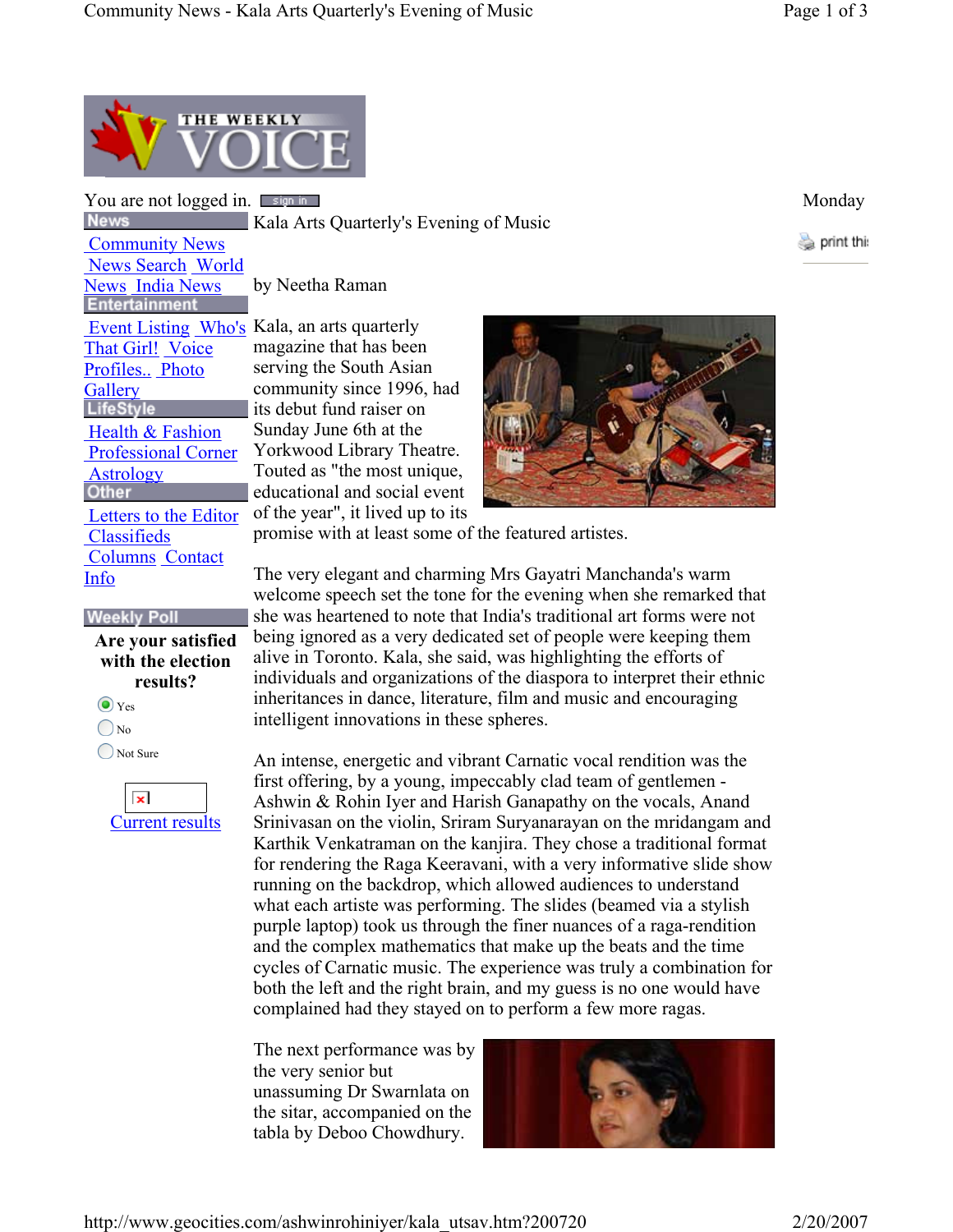Dr Swarnlata took a few

moments to explain the different parts of the sitar, and the ragas she was performing . Her Ahir Bhairav and Vilas Todi, topped by a light classical number in Bhairav, was truly a compact and contained performance which kept the audience in silence as her fingers flew over the frets.

Taking a break from heavy classical, a smart move on Kala's part, the next act was stand up comedy by Kiranmoy Dutta, who drew the crowds back into the theatre from the food stalls. "Kiran" as he is popularly known, is a graduate of the Second City Conservatory Program. He chose South Asian parents as his target for the night, engaging the audience with his one-liners like "South Asian parents know a lot of  $(a^{**}!$  and want to tell us all the time, which leaves us confused and mystified", and "South Asian parents are not afraid to show their knowledge with their hands - you know, the "smackdown"!" Politically incorrect all the way but completely and utterly delightful!

The celebrity surprise guest of the evening turned out to be the Juno Award 2004 winner, Kiran Ahluwalia, the hauntingly melodious singer of Ghazals. Invited on stage to say a few words about Kala, the petite Ahluwalia, resplendent in a green and lavender Indo-western ensemble, said , "When I picked up the first issue of Kala seven or eight years ago and read about so many young South Asian artistes pursuing both North and South Indian arts, it gave me a sense of community. Kala has been instrumental in creating this sense of community for the South Asian arts."

The interval saw a buzz of activity around the food stalls and a celebrity watch yielded senior dancer Lata Pada and her affable husband Hari, Keshub Chanderia, patron of arts, Sadanand Benegal, the sculptor and a couple of visiting percussionists from India - Neyveli Narayan and Mannargudi Easwaran, to name a few.

"Autorickshaw" set the pace for the second half, performing five quick numbers, a mix of traditional classical pieces arranged in contemporary style and some pure fusion. Subha Sankaran led with the vocals, supported by Ed Hanley on the tabla, Rich Brown on bass and



Debasis Sinha on the drums. Subha explained each of the compositions that were performed, creating a keen sense of participation in the audience. Her finale "Sunrise", composed by her for an ensemble, was truly a great end to this act.

The last performers generated a lot of excitement as their act held the